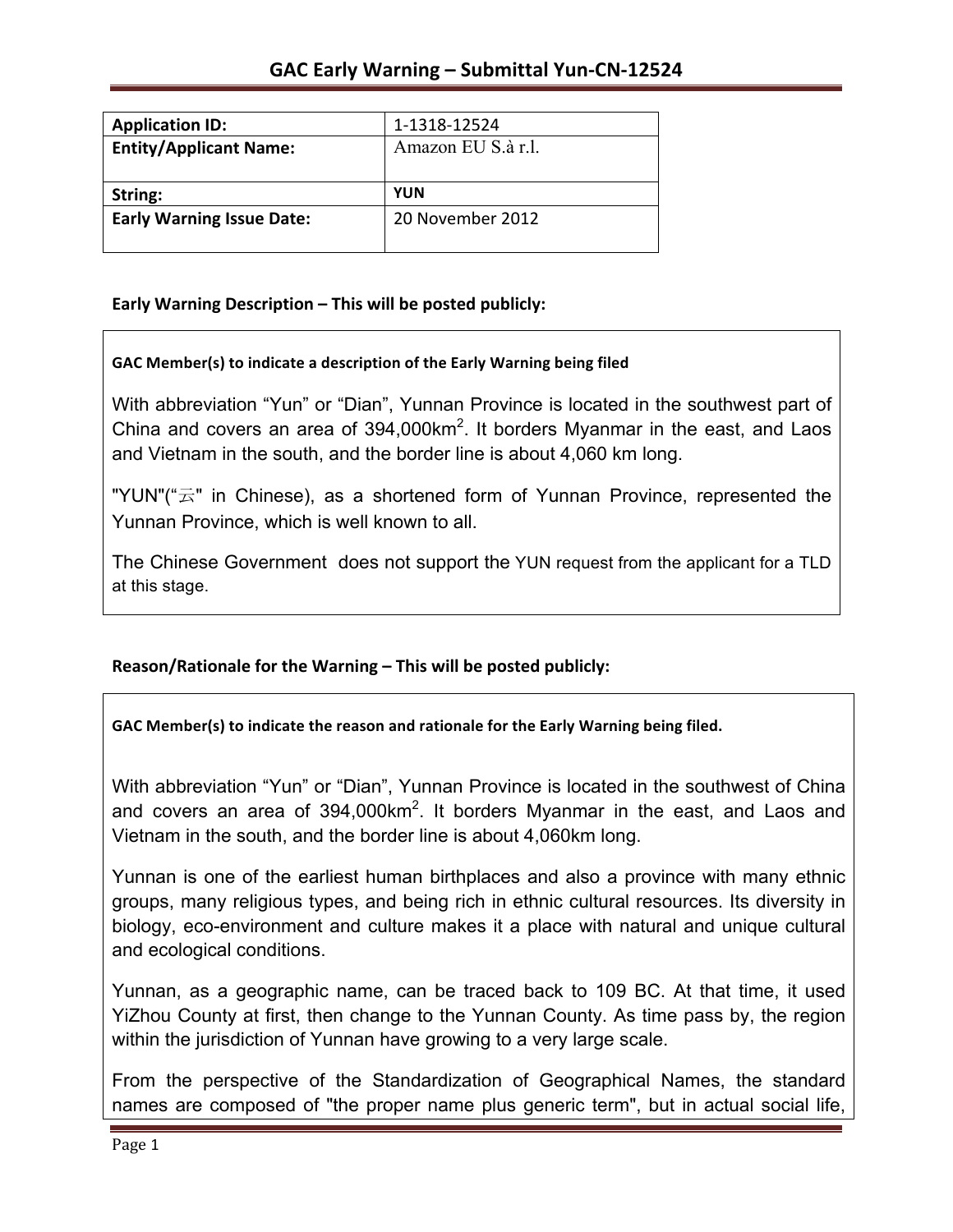the form of the use of place names is not just confined to the standard names. Some provincial-level administrative regions and cities in China all have the relevant abbreviations and the corresponding international standardized spellings. The abbreviations and its international standardized spelling form refer to the same area and the same geographic entity just like what the standard names refer to.

Therefore, without the authorization of the relevant government agencies of China, the geographic name should not be used as the Generic Top-level Domain.

The Chinese Government firmly opposes Amazon to using "YUN" as a Generic top-level Domain Name at this stage.

### **Supporting GAC Members (Optional):**

**I** I agree to include the supporting GAC members in the publication of this Early Warning

| the control of the control of the control of the control of the control of the control of the control of the control of the control of the control of the control of the control of the control of the control of the control |  |
|-------------------------------------------------------------------------------------------------------------------------------------------------------------------------------------------------------------------------------|--|

## **Possible Remediation steps for Applicant – This will be posted publicly:**

GAC Member(s) to identify possible remediation steps to be taken by the applicant The applicant should withdraw their application based on the information provided above

## Further Notes from GAC Member(s) (Optional) – This will be posted publicly: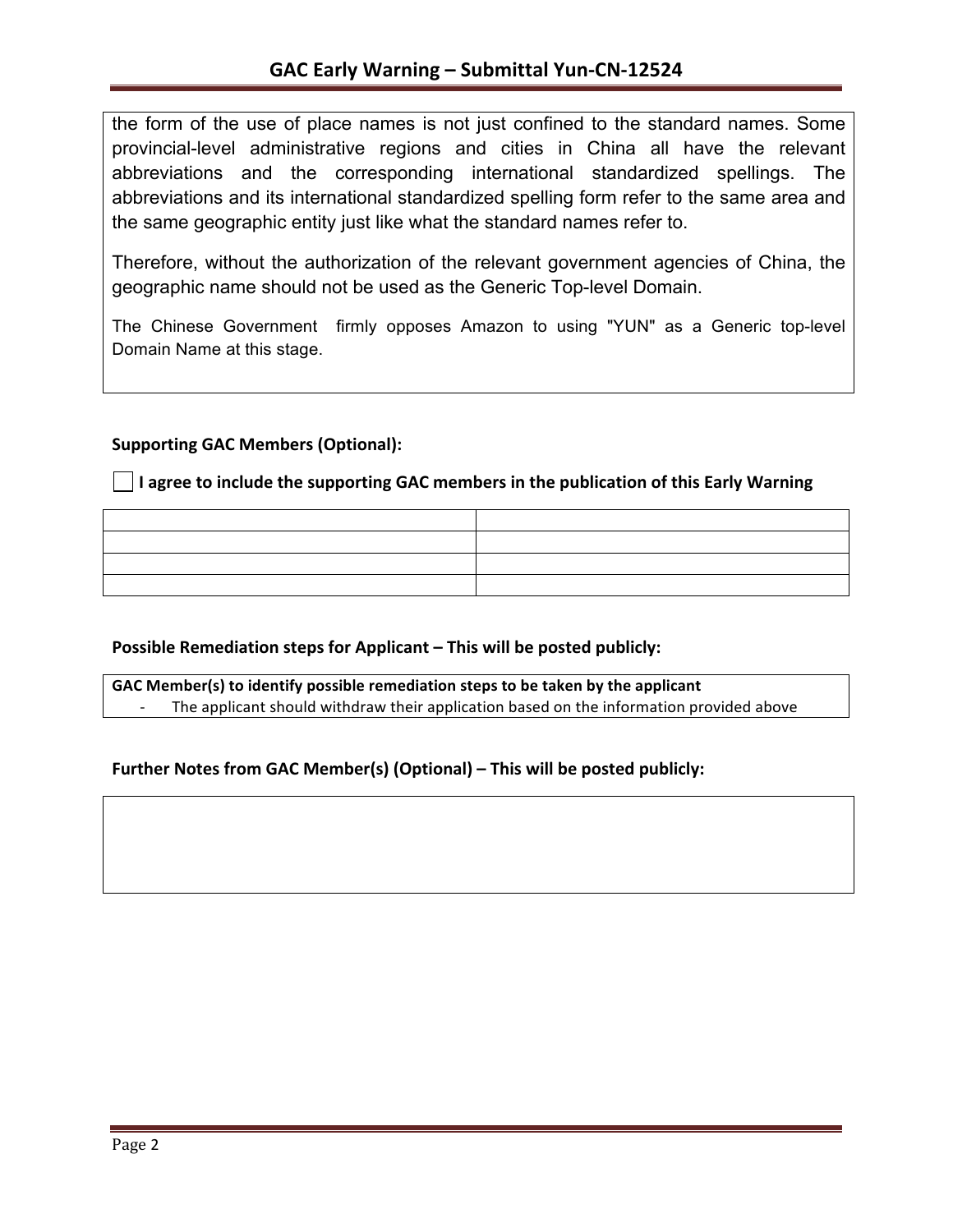# **INFORMATION FOR APPLICANTS**

## **About GAC Early Warning**

The GAC Early Warning is a notice only. It is not a formal objection, nor does it directly lead to a process that can result in rejection of the application. However, a GAC Early Warning should be taken seriously as it raises the likelihood that the application could be the subject of GAC Advice on New gTLDs or of a formal objection at a later stage in the process. Refer to section 1.1.2.4 of the Applicant Guidebook (http://newgtlds.icann.org/en/applicants/agb) for more information on GAC Early Warning.

# **Instructions if you receive the Early Warning**

**ICANN** strongly encourages you work with relevant parties as soon as possible to address the concerns **voiced in the GAC Early Warning.** 

### **Asking questions about your GAC Early Warning**

If you have questions or need clarification about your GAC Early Warning, please contact gacearlywarning@gac.icann.org. As highlighted above, ICANN strongly encourages you to contact gacearlywarning@gac.icann.org as soon as practicable regarding the issues identified in the Early Warning. 

### **Continuing with your application**

If you choose to continue with the application, then the "Applicant's Response" section below should be completed. In this section, you should notify the GAC of intended actions, including the expected completion date. This completed form should then be sent to gacearlywarning@gac.icann.org. If your remediation steps involve submitting requests for changes to your application, see the change request process at http://newgtlds.icann.org/en/applicants/customer-service/change-requests.

In the absence of a response, ICANN will continue to process the application as submitted.